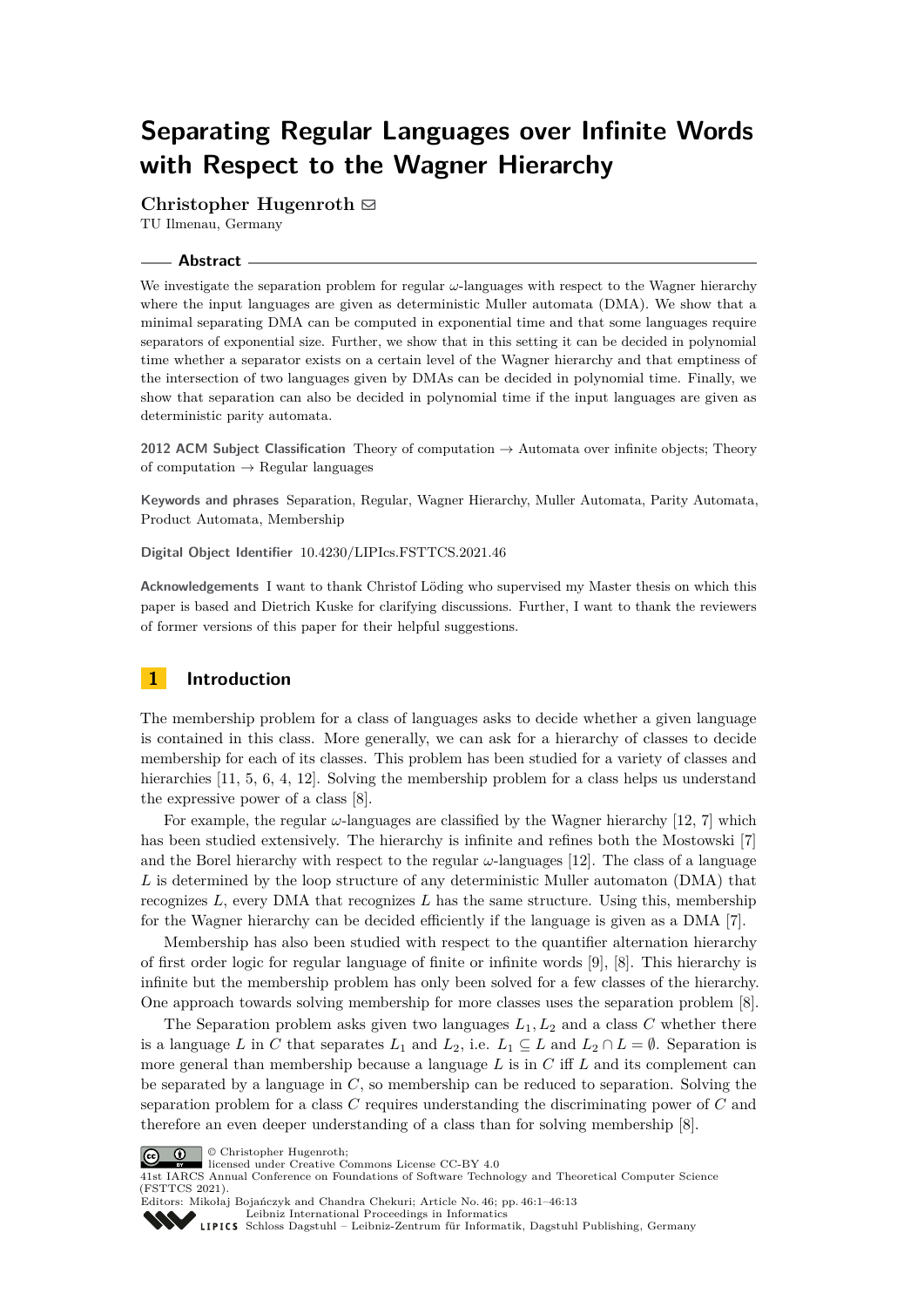#### **46:2 Separating Regular Languages over Infinite Words**

In this paper, we study the separation problem for the Wagner hierarchy to gain a deeper understanding of this hierarchy. Further, we might get some insights on how to solve the membership problem for the Mostowski hierarchy for infinite trees [\[5,](#page-12-1) [6\]](#page-12-2) and the aforementioned quantifier alternation hierarchy which are similar to the Wagner hierarchy.

We assume that the input languages for the separation problem are given as DMAs. First, we show that the loop structure of every separating DMA is similar. Using this, a DMA whose language separates the two input languages and which is minimal with respect to the Wagner hierarchy can be computed in exponential time. Next, we show that this result is optimal in the sense that there are infinitely many pairs of DMAs for which every separating DMA is exponentially larger than the DMAs in the pair.

Surprisingly, *deciding* whether a separator exists is possible in polynomial time. This can be done by analyzing the loop structure of a special product automaton. This also works if the input languages are given as deterministic parity automata (DPA).

We can also use the separation algorithm to decide in polynomial time whether the languages of two DMAs (DPAs) are disjoint. Meanwhile, the intersection of DMAs (DPAs) has exponential size in general [\[1\]](#page-12-8), so our algorithm has better complexity than a naive algorithm for disjointness and, to the best of our knowledge, is the first to do so.

# **2 Preliminaries**

We denote the *natural numbers* by  $\mathbb{N} = \{0, 1, 2, \dots\}$ . The strict linear order on the natural numbers is denoted by *<*. All numbers in this paper are natural, we do not state that for every number explicitly. The projection function to the *i*-th component is denoted by  $pr_i$ .

An *alphabet*  $\Sigma$  is a finite, non-empty set of symbols. A *finite word* over  $\Sigma$  is a mapping from  $\{0, 1, \ldots, k-1\}$  to  $\Sigma$  for some  $k \in \mathbb{N}$ . Here, k is the *length* of *w*. The *empty word*  $\varepsilon$  is the unique word of length 0. The *class of all finite words* over  $\Sigma$  is  $\Sigma^*$ . An *infinite word*  $\alpha$ over  $\Sigma$  is a mapping from  $\mathbb N$  to  $\Sigma$ . The *class of all infinite* words over  $\Sigma$  is denoted by  $\Sigma^{\omega}$ .

For  $w \in \Sigma^*$  and  $i, j \in \mathbb{N}$  with  $i, j < |w|$  we define  $w[i, j]$  as  $w[i, j] = w(i) \dots w(j)$  for  $i \leq j$ and  $w[i, j] = \varepsilon$  for  $i > j$ . For infinite words the definition is analogous.

A symbol  $a \in \Sigma$  *occurs infinitely often* in a word  $\alpha \in \Sigma^{\omega}$  if there are infinitely many  $i \in \mathbb{N}$  with  $\alpha(i) = a$ . For an infinite word  $\alpha \in \Sigma^{\omega}$  let Inf( $\alpha$ ) be the *set of letters that occur infinitely often* in *α*.

## **2.1 Automaton Structures**

An *automaton structure* is a tuple  $A = (Q, \Sigma, \delta, q_0)$  where Q is a finite, non-empty set of states,  $\Sigma$  is an alphabet,  $\delta: Q \times \Sigma \to Q$  is a transition function and  $q_0 \in Q$  is the initial state. All automata considered in this paper are deterministic.

The *run* of an automaton structure  $A = (Q, \Sigma, \delta, q_0)$  on a finite word  $w \in \Sigma^*$  from  $p \in Q$ is the word  $\rho \in Q^*$  with  $\rho(0) = p$  and  $\rho(i+1) = \delta(\rho(i), w(i))$  for all  $i \in \mathbb{N}$  with  $i < |w|$ . The *run* of an automaton structure *A* on an infinite word  $\alpha \in \Sigma^{\omega}$  from a state  $p \in Q$  is an infinite word  $\rho \in Q^{\omega}$  with  $\rho(0) = p$  and  $\rho(i+1) = \delta(\rho(i), \alpha(i))$  for all  $i \in \mathbb{N}$ . We denote such a run by  $\rho_A(p, w)$  for  $w \in \Sigma^*$ , respectively  $\rho_A(p, \alpha)$  for  $\alpha \in \Sigma^{\omega}$ .

We write  $p \stackrel{w}{\rightarrow} q$  if there is a run of *A* on *w* from *p* to *q* and the set of states visited on this run is exactly *P*, i.e.  $P = \{p' \in Q \mid \text{there is } 0 \leq i \leq |w| \text{ such that } \rho_A(p, w)(i) = p'\}.$ We write  $p \stackrel{w}{\to} q$  if there is some *P* such that  $p \stackrel{w}{\to} q$ . With  $p \to q$  we denote that there is a word  $w \in \Sigma^*$  with  $p \stackrel{w}{\to} q$ . We assume that all states are reachable from the initial state  $q_0$ for every automaton structure *A*, i.e.  $q_0 \rightarrow q$  for all  $q \in Q$ .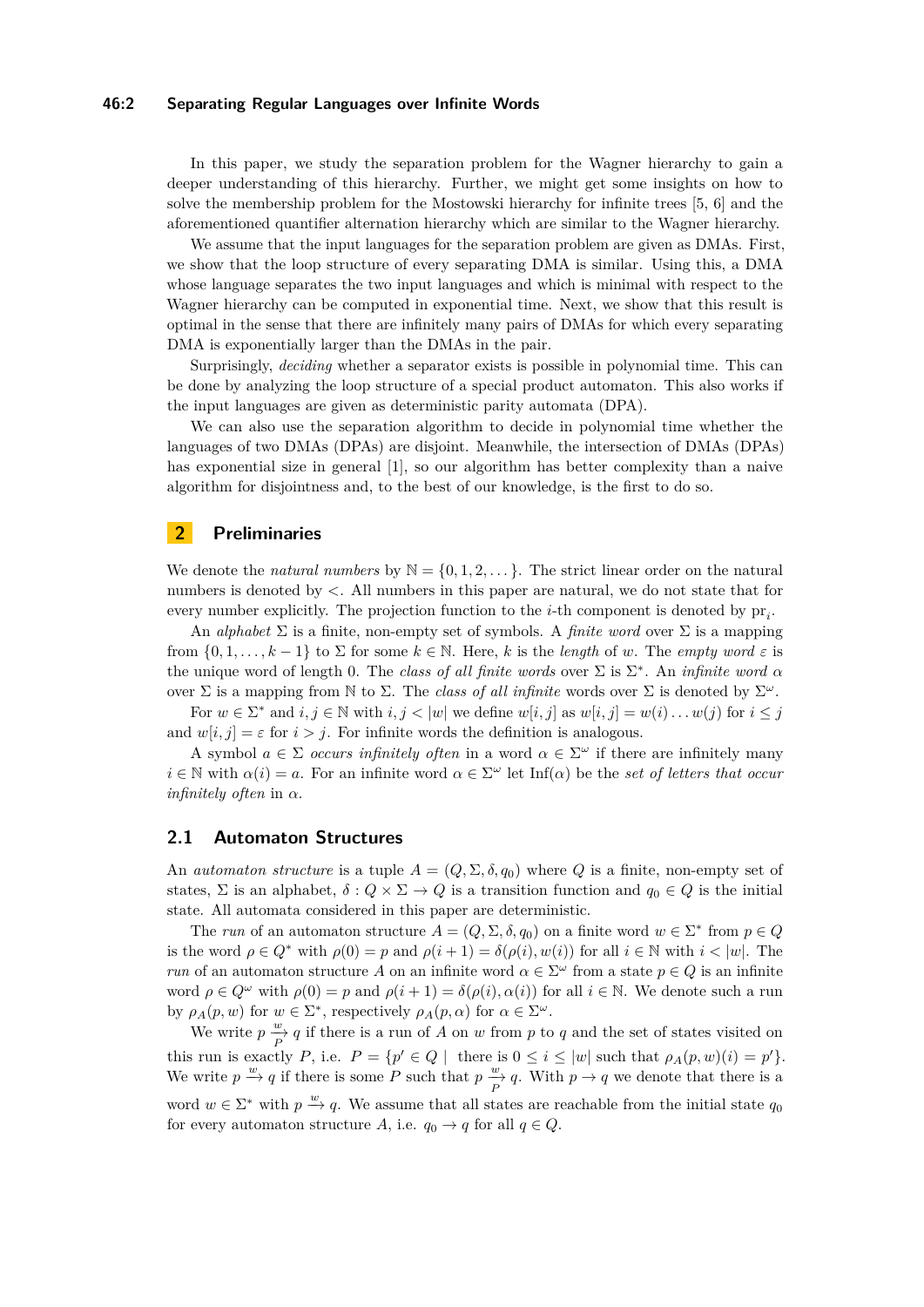A *loop* of an automaton structure  $A = (Q, \Sigma, \delta, q_0)$  is a non-empty, strongly connected set of states. So,  $P \subseteq Q$  is a loop if there is a state  $p \in P$  and a finite word  $v \in \Sigma^*$  with  $v \neq \varepsilon$  and  $p \frac{v}{P}$ , Equivalently, *P* is a loop if there is an infinite word  $\alpha \in \Sigma^{\omega}$  such that the infinite run  $\rho$  of *A* on  $\alpha$  from  $q_0$  satisfies Inf( $\rho$ ) = *P*. A loop *P* of *A* is a *strongly connected component* (SCC) if there is no loop  $P'$  of  $A$  with  $P' \supsetneq P$ .

Notice that for every loop *P* of *A* there is exactly one SCC *S* of *A* with  $P \subseteq S$ . If there are two SCCs *S*, S' with  $P \subseteq S$ , S' we have  $S \cap S' \neq \emptyset$ . So,  $S = S'$  since the union of non-disjoint loops is a loop again.

## **2.2 Deterministic Muller Automata**

We denote the powerset of a set  $Q$  by  $2^Q = {P | P \subseteq Q}$ .

A *deterministic Muller automaton* (DMA) is a tuple  $\mathcal{A} = (Q, \Sigma, \delta, q_0, \mathcal{F})$  where  $A =$  $(Q, \Sigma, \delta, q_0)$  is an automaton structure and  $\mathcal{F} \subseteq 2^Q$  is an *acceptance condition*, we also write  $\mathcal{A} = (A, \mathcal{F}).$ 

When we talk about a run or a loop of a DMA  $A$  we mean a run or a loop of its automaton structure. A loop *P* is accepting in  $A$  if  $P \in \mathcal{F}$  and rejecting otherwise. A DMA  $\mathcal{A} = (Q, \Sigma, \delta, q_0, \mathcal{F})$  *accepts* an infinite word  $\alpha \in \Sigma^\omega$  if the run  $\rho_{\mathcal{A}}(q_0, \alpha)$  satisfies  $\text{Inf}(\rho_{\mathcal{A}}(q_0, \alpha)) \in \mathcal{F}$ , i.e. the set of states visited infinitely often is an accepting loop. The language *accepted* by  $A$  is the set of words  $L(A)$  accepted by  $A$ .

The size |A| of a DMA  $\mathcal{A} = (Q, \Sigma, \delta, q_0, \mathcal{F})$  is  $|Q| + |\mathcal{F}|$ . Notice that  $|\mathcal{F}|$  might be exponentially larger than |Q|. For a DMA  $(A, \mathcal{F})$  we can compute a DMA  $(A, \mathcal{F}')$  such that  $L(A, \mathcal{F}) = L(A, \mathcal{F}')$  and  $\mathcal{F}'$  contains only loops in polynomial time with respect to  $|(A, \mathcal{F})|$ . An  $\omega$ -language *L* is regular iff there is a DMA  $\mathcal{A}$  with  $L(\mathcal{A}) = L$ .

# **3 Wagner Hierarchy**

Wagner defined chains and superchains for deterministic Muller automata. He proved that if *L* is an *ω*-regular language then every DMA that recognizes *L* has the same maximal superchain length [\[12\]](#page-12-4). So, the maximal length of superchains is an invariant of the language. Hence, the regular *ω*-languages can be classified according to this invariant. This classification forms the Wagner hierarchy.

## **3.1 Chains**

Let  $\mathcal{A} = (Q, \Sigma, \delta, q_0, \mathcal{F})$  be a DMA. For  $m \geq 1$  an *m*-chain of  $\mathcal{A}$  is a sequence of loops  $c = (P_1, \ldots, P_m)$  such that  $P_i \subseteq P_{i+1}$  and  $P_i \in \mathcal{F}$  iff  $P_{i+1} \notin \mathcal{F}$  for all  $0 < i < m$ . We also speak of a chain *c* if it is clear from context that *c* is an *m*-chain for a certain  $m \in \mathbb{N}$ . A chain  $c = (P_1, \ldots, P_m)$  is *positive* if  $P_1$  is accepting and *negative* if  $P_1$  is rejecting.

An *m'*-chain  $c' = (P'_1, \ldots, P'_{m'})$  is *reachable* from an *m*-chain  $c = (P_1, \ldots, P_m)$  if there are states  $p \in P_1$ ,  $p' \in P'_1$  with  $p \to p'$ . We denote this by  $c \to c'$ . Notice that this is equivalent to saying that every (or some) state of  $P'_{m'}$  can be reached from every (or some) state of  $P_m$ .

### **3.2 Superchains**

A superchain is a reachability-ordered sequence of chains which alternate between positive and negative chains. Formally, an  $(m, n)$ *-superchain* is a sequence  $s = (c_1, \ldots, c_n)$  of *m*-chains such that  $c_i$  is positive iff  $c_{i+1}$  is negative and further  $c_i \to c_{i+1}$  for all  $0 < i < n$ . An  $(m, n)$ -superchain  $s = (c_1, \ldots, c_n)$  is *positive* if  $c_1$  is positive and *negative* otherwise.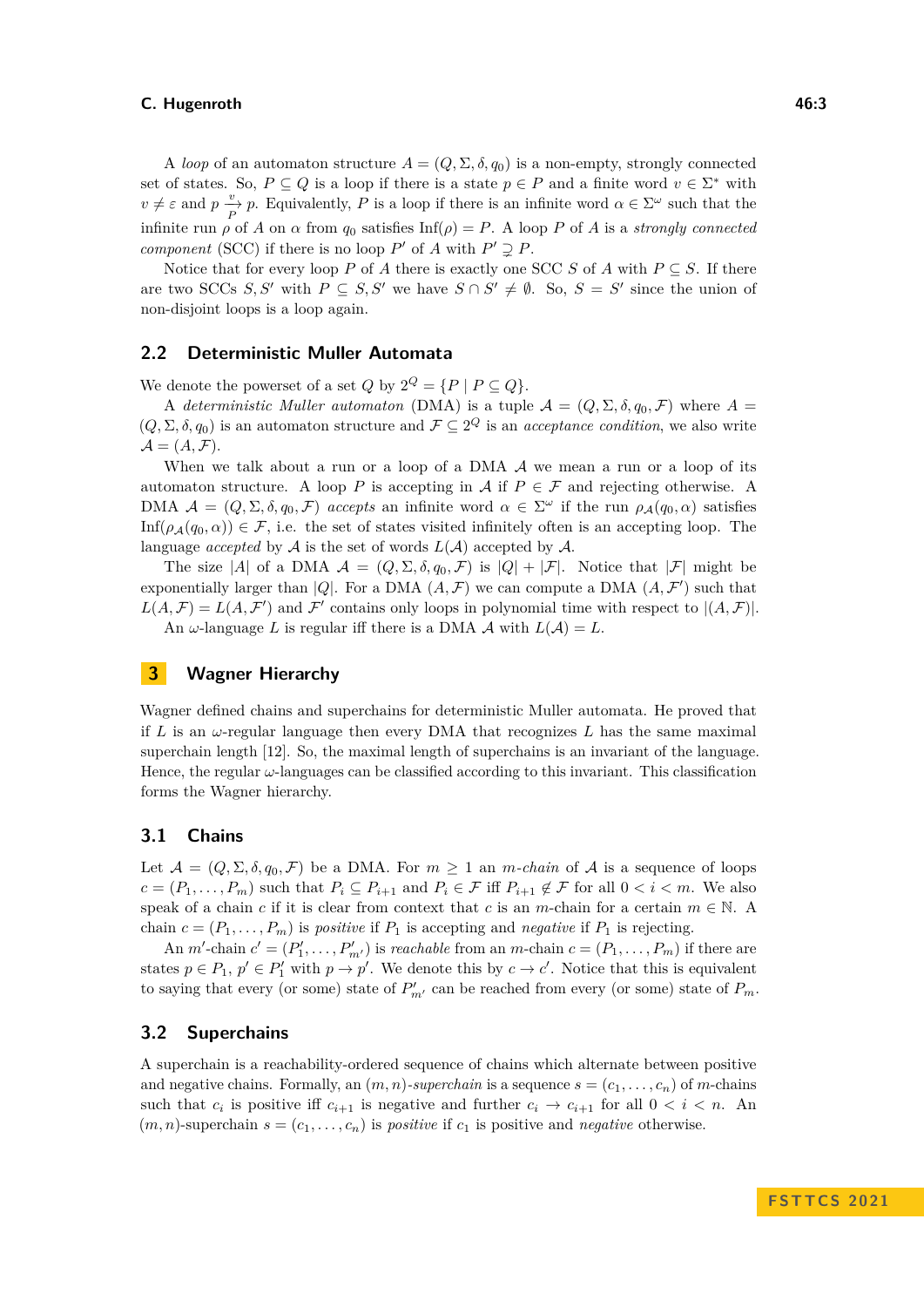**► Remark 1.** Let  $\mathcal{A} = (Q, \Sigma, \delta, q_0, \mathcal{F})$  be a DMA and  $m > 1$ . The following are equivalent:

- **1.** A has an *m*-chain.
- **2.** A has an  $(m-1, n)$ -superchain for all  $n \in \mathbb{N}$ .
- <span id="page-3-0"></span>**3.** A has an  $(m-1, |Q|+1)$ -superchain.

Let  $\leq$  be the lexicographic order on  $\mathbb{N}^2$ . An  $(m', n')$ -superchain is *longer* than an  $(m, n)$ superchain if  $m' > m$  or if  $m' = m$  and  $n' > n$ , i.e.  $(m', n') > (m, n)$ . This order prioritizes *m* over *n* which ensures that for each DMA there is a maximal length of superchains in this DMA. If we prioritize *n* this is not the case as one can see with Remark [1.](#page-3-0)

# **3.3 Wagner hierarchy**

Wagner showed that the superchains of a DMA  $\mathcal A$  are an invariant of the language  $L(\mathcal A)$  [\[12\]](#page-12-4) in the following sense: For  $m, n \in \mathbb{N}$  and two DMAs  $A_1, A_2$  with  $L(A_1) = L(A_2)$  it holds that  $\mathcal{A}_1$  has an  $(m, n)$ -superchain if and only if  $\mathcal{A}_2$  has an  $(m, n)$ -superchain. So, the existence of a superchain in  $\mathcal A$  is completely determined by  $L(\mathcal A)$ .

The *Wagner hierarchy* classifies the regular  $\omega$ -languages based on superchains. We consider downward-closed classes that Wagner defined. For all  $m, n \in \mathbb{N}$  there are three classes  $C_m^n, D_m^n, E_m^n$  which are defined as follows:

 $E_m^n = \{L(\mathcal{A}) \mid \text{If } \mathcal{A} \text{ has an } (k, \ell) \text{-superchain then } (k, \ell) \leq (m, n)\}$  $D_m^n = \{L(\mathcal{A}) \mid \text{If } \mathcal{A} \text{ has an } (k,\ell) \text{-superchain then } (k,\ell) \leq (m,n)$ and all  $(m, n)$ -superchains in A are positive}

 $C_m^n = \{L(\mathcal{A}) \mid \text{If } \mathcal{A} \text{ has an } (k,\ell) \text{-superchain then } (k,\ell) \leq (m,n)$ and all  $(m, n)$ -superchains in A are negative}

It holds  $C_m^n, D_m^n \subseteq E_m^n$  and  $E_m^n$  is closed under complement.

# **4 Wagner Separation**

Let  $X_m^n$  be a Wagner class. We say that two languages  $L_1, L_2 \subseteq \Sigma^\omega$  are  $X_m^n$ -separable if there is a language  $L \in X_m^n$  with  $L_1 \subseteq L$  and  $L_2 \cap L = \emptyset$ . Notice that  $L_1, L_2$  are  $E_m^n$ -separable iff  $L_2, L_1$  are  $E_m^n$ -separable. Further,  $L_1, L_2$  are  $C_m^n$ -separable iff  $L_2, L_1$  are  $D_m^n$ -separable, if  $L$ separates  $L_1, L_2$  then  $\Sigma^{\omega} \setminus L$  separates  $L_2, L_1$ . We investigate the following problem:

WagnerSeparation

Given: Two DMAs  $A_1, A_2, X \in \{C, D, E\}$  and  $m, n \in \mathbb{N}$ .

Decide: Are the languages  $L(\mathcal{A}_1)$  and  $L(\mathcal{A}_2)$   $X_m^n$ -separable?

In the following we define chains for DMAs that can recognize two languages and show how to construct a separating DMA that is minimal with respect to the Wagner hierarchy.

## **4.1 Generalization of Chains**

Consider a DMA  $\mathcal{A} = (Q, \Sigma, \delta, q_0, \mathcal{F})$ . Wagner defined chains in  $\mathcal A$  as sequences of loops that alternate between  $\mathcal F$  and its complement. It turns out that a slight generalization of this concept is helpful for this paper. Let  $\mathcal{F}_1, \mathcal{F}_2$  be two subsets of  $2^Q$ . We say that  $c = (P_1, \ldots, P_m)$  is an *m*-*chain with respect to*  $(\mathcal{F}_1, \mathcal{F}_2)$  if

1.  $P_i$  is a loop for  $1 \leq i \leq m$ , **2.**  $P_i \subseteq P_{i+1}$  for  $1 \leq i < m$ , **3.**  $P_i \in \mathcal{F}_1 \cup \mathcal{F}_2$  for  $1 \leq i \leq m$ , **4.**  $P_i \in \mathcal{F}_1$  iff  $P_{i+1} \in \mathcal{F}_2$  for  $1 \leq i \leq m$ .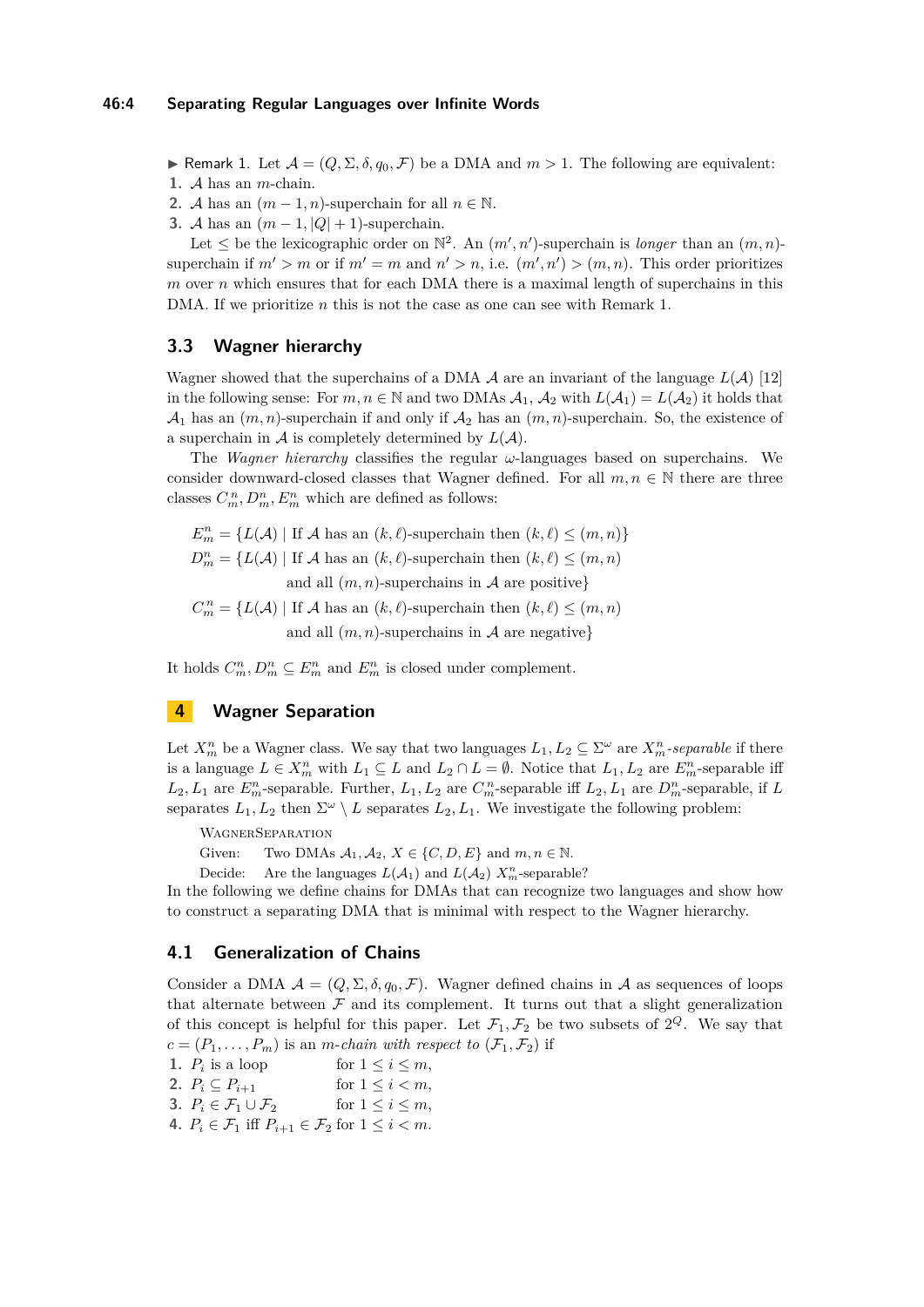<span id="page-4-0"></span>

**(a)** Blue-start, red-end 4-chain. **(b)** Blue-start (3*,* 2)-superchain. **(c)** A (3*,* 2)-forcing SCC.

**Figure 1** Illustration of patterns in *A*. Each circle represents a loop in *A*. Notice that no matter how the black loop in (c) is colored there will be a (3*,* 2)-superchain in *A*.

An *m*-chain  $c = (P_1, \ldots, P_m)$  with respect to  $(\mathcal{F}_1, \mathcal{F}_2)$  is  $\mathcal{F}_1$ -start if  $P_1 \in \mathcal{F}_1$  and otherwise it is  $\mathcal{F}_2$ -start. Notice that *c* is an *m*-chain in *A* (in the sense of Wagner) if and only if *c* is an *m*-chain with respect to  $(F, 2^Q \setminus F)$ . Further, notice that there are arbitrarily long chains with respect to  $(\mathcal{F}_1, \mathcal{F}_2)$  whenever these sets are not disjoint.

An  $(m, n)$ -superchain with respect to  $(\mathcal{F}_1, \mathcal{F}_2)$  is a sequence  $s = (c_1, \ldots, c_n)$  such that each  $c_j$  is an *m*-chain with respect to  $(\mathcal{F}_1, \mathcal{F}_2)$ ,  $c_{j+1}$  is reachable from  $c_j$  and  $c_j$  is  $\mathcal{F}_1$ -start iff  $c_{j+1}$  is  $\mathcal{F}_2$ -start for all  $1 \leq j < n$ . The superchain  $s = (c_1, \ldots, c_n)$  is  $\mathcal{F}_1$ -start if  $c_1$  is  $\mathcal{F}_1$ -start and otherwise it is  $\mathcal{F}_2$ -start.

## **4.2 Blue and Red Chains**

Let  $L_B, L_R \subseteq \Sigma^\omega$  be two regular *ω*-languages. An automaton structure  $A = (Q, \Sigma, \delta, q_0)$  *can accept* both languages  $L_B$  and  $L_R$  if there are acceptance conditions  $\mathcal{F}_B$ ,  $\mathcal{F}_R \subseteq 2^Q$  such that  $L(A, \mathcal{F}_B) = L_B$  and  $L(A, \mathcal{F}_R) = L_R$ . For example, the product automaton structure of two automata can accept both their languages.

For the remainder of the section fix two languages *LB*, *L<sup>R</sup>* and an automaton structure  $A = (Q, \Sigma, \delta, q_0)$  that can accept both  $L_B$  and  $L_R$ . There are unique sets of loops  $\mathcal{F}_B, \mathcal{F}_R$ such that  $L(A, \mathcal{F}_B) = L_B$  and  $L(A, \mathcal{F}_R) = L_R$ . We refer to  $\mathcal{F}_B$  as the set of blue loops and to  $\mathcal{F}_R$  as the set of red loops.

We study chains in A with respect to  $(\mathcal{F}_B, \mathcal{F}_R)$  and their connection to chains in DMAs whose language separate  $L_B$  and  $L_R$ . In Section [4.4](#page-7-0) we show that if there is an  $(m, n)$ superchain in *A* with respect to  $(\mathcal{F}_B, \mathcal{F}_R)$  then there is an  $(m, n)$ -superchain in every DMA that separates  $L_B$  and  $L_R$ . Additionally, there are loops in A that are neither blue nor red but nevertheless important for the existence of superchains in a separating DMA.

We say that an *m*-chain  $c = (P_1, \ldots, P_m)$  is *blue-end* (*red-end*) if  $P_m \in \mathcal{F}_B$  ( $P_m \in \mathcal{F}_R$ ). An SCC *S* in *A* is blue-end (red-end) if all of the longest chains in *S* are blue-end (red-end). An SCC *S* is (*m, n*)*-forcing* for *A* if all of the following conditions hold:

- **1.** *A* has a blue-end  $(m-1)$ -chain  $c_B = (P_1^B, \ldots, P_{m-1}^B)$  and a red-end  $(m-1)$ -chain  $c_R = (P_1^R, \ldots, P_{m-1}^R).$
- **2.** These chains are contained in *S*, i.e.  $P_{m-1}^B \subseteq S$  and  $P_{m-1}^R \subseteq S$ .
- **3.** *A* has an (*m, n*−1)-superchain *s<sup>B</sup>* whose first chain is blue-end and an (*m, n*−1)-superchain *s<sup>R</sup>* whose first chain is red-end.

**4.** These superchains can be reached from *S*.

See Figure [1](#page-4-0) for an illustration. Notice that if *A* has an (*m, n*)-superchain with respect to  $(\mathcal{F}_B, \mathcal{F}_R)$  then the SCC that contains its first chain is  $(m, n)$ -forcing. We say that *A* is at most  $(m, n)$ -forcing if for every SCC in *A* that is  $(k, \ell)$ -forcing we have  $(k, \ell) \leq (m, n)$ .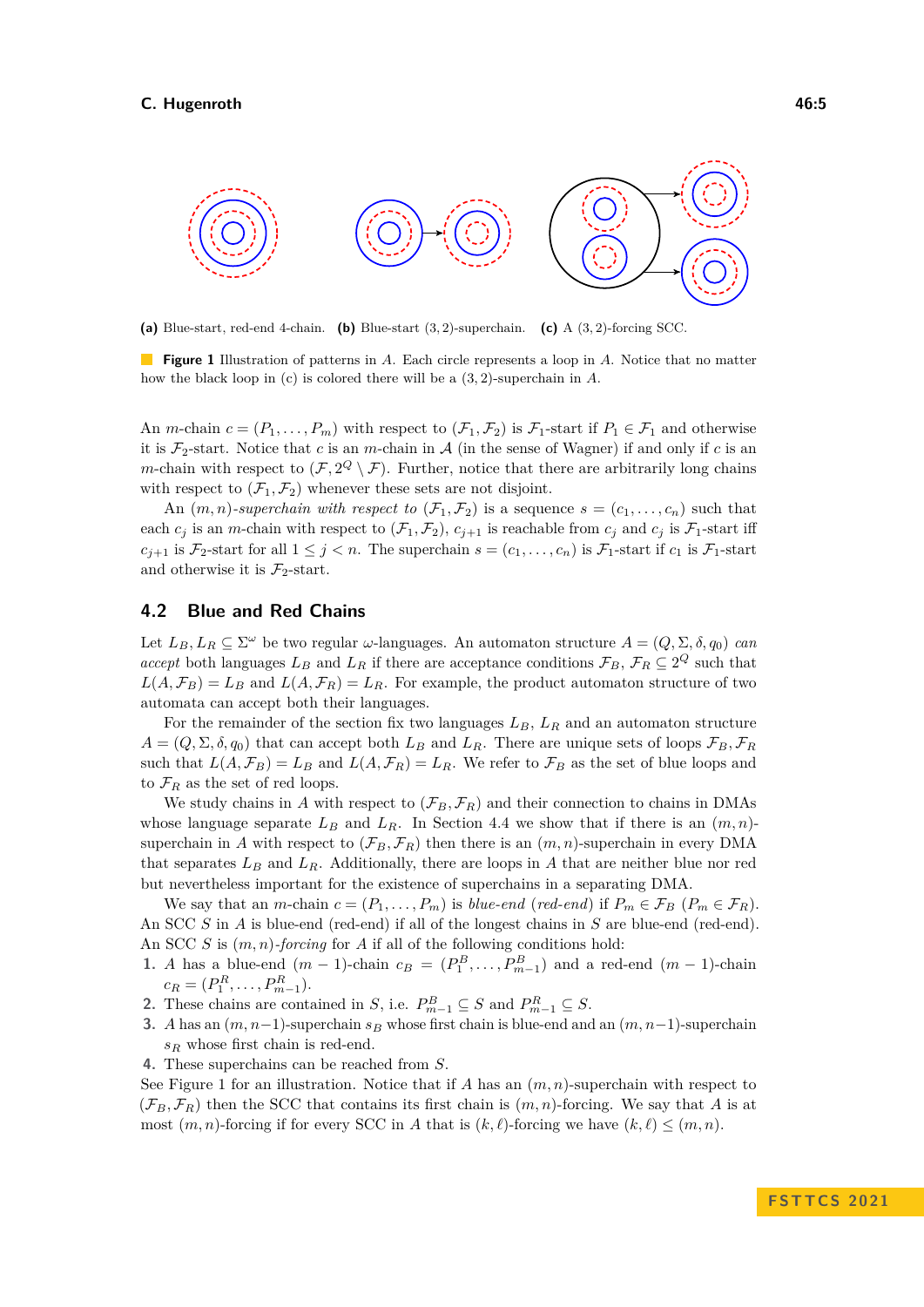#### **46:6 Separating Regular Languages over Infinite Words**

# <span id="page-5-0"></span>**4.3 Separator**

In the following we show that we can define two DMAs that separate  $L_B$  and  $L_R$  (if possible) and show later that one of them is minimal with respect to the Wagner hierarchy. To construct these DMAs we use the automaton structure *A*. If there is a loop in *A* that is blue and red then  $L_B \cap L_R \neq \emptyset$ , so the languages cannot be separated. Otherwise,  $L(A, \mathcal{F}_B)$ separates  $L_B$  and  $L_B$ .

We give an intuitive description of the separator before defining it formally. We define an automaton structure  $A_{\text{sep}}$  that consists of three copies of  $A$  such that each loop of  $A$  is in one of the copies. The languages  $L_B$  and  $L_R$  can be accepted by  $A_{\text{sep}}$  using the sets  $\mathcal{F}_B^0$ ,  $\mathcal{F}_R^0$ of loops whose projection to  $A$  is in  $\mathcal{F}_B$ ,  $\mathcal{F}_R$  respectively.

Each SCC is then added to  $\mathcal{F}_{B}^{0}$  or  $\mathcal{F}_{R}^{0}$ , this yields sets  $\mathcal{F}_{B}^{1}$  and  $\mathcal{F}_{R}^{1}$ . For example, a blue-end SCC is in  $\mathcal{F}_{B}^1$ . If *A* is at most  $(m, n)$ -forcing then each superchain in  $A_{\text{sep}}$  with respect to  $(\mathcal{F}_{B}^{1}, \mathcal{F}_{R}^{1})$  has at most length  $(m, n)$ .

Then, it remains to fix the acceptance of the loops that are not an SCC and have no color (neither blue nor red). We fix the acceptance of these remaining loops based on the longest chains with respect to  $(\mathcal{F}_{B}^{1}, \mathcal{F}_{R}^{1})$ . This yields the sets  $\mathcal{F}_{B}^{2}, \mathcal{F}_{R}^{2}$ , analogously we construct  $G_B^1, G_B^1, G_B^2, G_R^2$ . The DMA whose language separates  $L_B$  and  $L_R$  and which are minimal with respect to the Wagner hierarchy are  $(A_{\text{sep}}, \mathcal{F}_{B}^{2})$  and  $(A_{\text{sep}}, \mathcal{G}_{B}^{2})$ .

## **Separator Construction**

Recall that  $A = (Q, \Sigma, \delta, q_0)$  is an automaton structure that can accept both  $L_B$  and  $L_R$ . Let  $m, n \in \mathbb{N}$  such that *A* is at most  $(m, n)$ -forcing.

We construct an automaton structure  $A_{\text{sep}} = (Q_{\text{sep}}, \Sigma, \delta_{\text{sep}}, q_{\text{sep}})$ . The states  $Q_{\text{sep}} =$  $Q \times \{N, B, R\}$  consist of three copies of the states of *A*. The initial state  $q_{sep} = (q_0, N)$  is in the *N*-copy. These copies are used to remember in a run whether an *m*-chain has been seen and if so it also remembers whether the most recent *m*-chain was blue-end or red-end. For  $p \in Q$ ,  $a \in \Sigma$ ,  $q = \delta(p, a)$  and  $C \in \{N, B, R\}$  let

$$
\delta_{\rm sep}((p, C), a) = \begin{cases} (q, B) & \text{, if there is an SCC } S \text{ in } A \text{ with } q \in S \\ & \text{and there is a blue-end } m \text{-chain in } S \\ (q, R) & \text{, if there is an SCC } S \text{ in } A \text{ with } q \in S \\ & \text{and there is a red-end } m \text{-chain in } S \\ (q, C) & \text{, otherwise} \end{cases}
$$

The transition function  $\delta_{\rm sen}$  is well-defined because in no SCC in *A* there are both a blueand a red-end *m*-chain since *A* is at most  $(m, n)$ -forcing. Notice that if a run in  $A_{\text{sep}}$  enters a new copy then the corresponding run in *A* has to leave an SCC because the *m*-chains in the SCC changed. So, every loop *P* in  $A_{\text{sep}}$  is either in  $Q \times \{B\}$ , in  $Q \times \{R\}$  or in  $Q \times \{N\}$ .

We define sets  $\mathcal{F}_{B}^{1}$  and  $\mathcal{F}_{R}^{1}$  that cover every SCC and every set whose projection is colored. Let  $P \subseteq Q_{\text{sep}}$  be a set. Then,  $P \in \mathcal{F}_{B}^1$  if one of the following is true:

- **1.**  $pr_1(P)$  is blue in *A*
- **2.**  $pr_1(P)$  is colorless,  $P \subseteq Q \times \{B\}$ , *P* is an SCC
- **3.**  $pr_1(P)$  is colorless,  $P \subseteq Q \times \{N\}$ , *P* is an SCC,  $pr_1(P)$  is a blue-end SCC
- **4.**  $pr_1(P)$  is colorless,  $P \subseteq Q \times \{N\}$ , *P* is an SCC and there is no  $(m, n)$ -superchain reachable from  $pr_1(P)$  whose first chain is red-end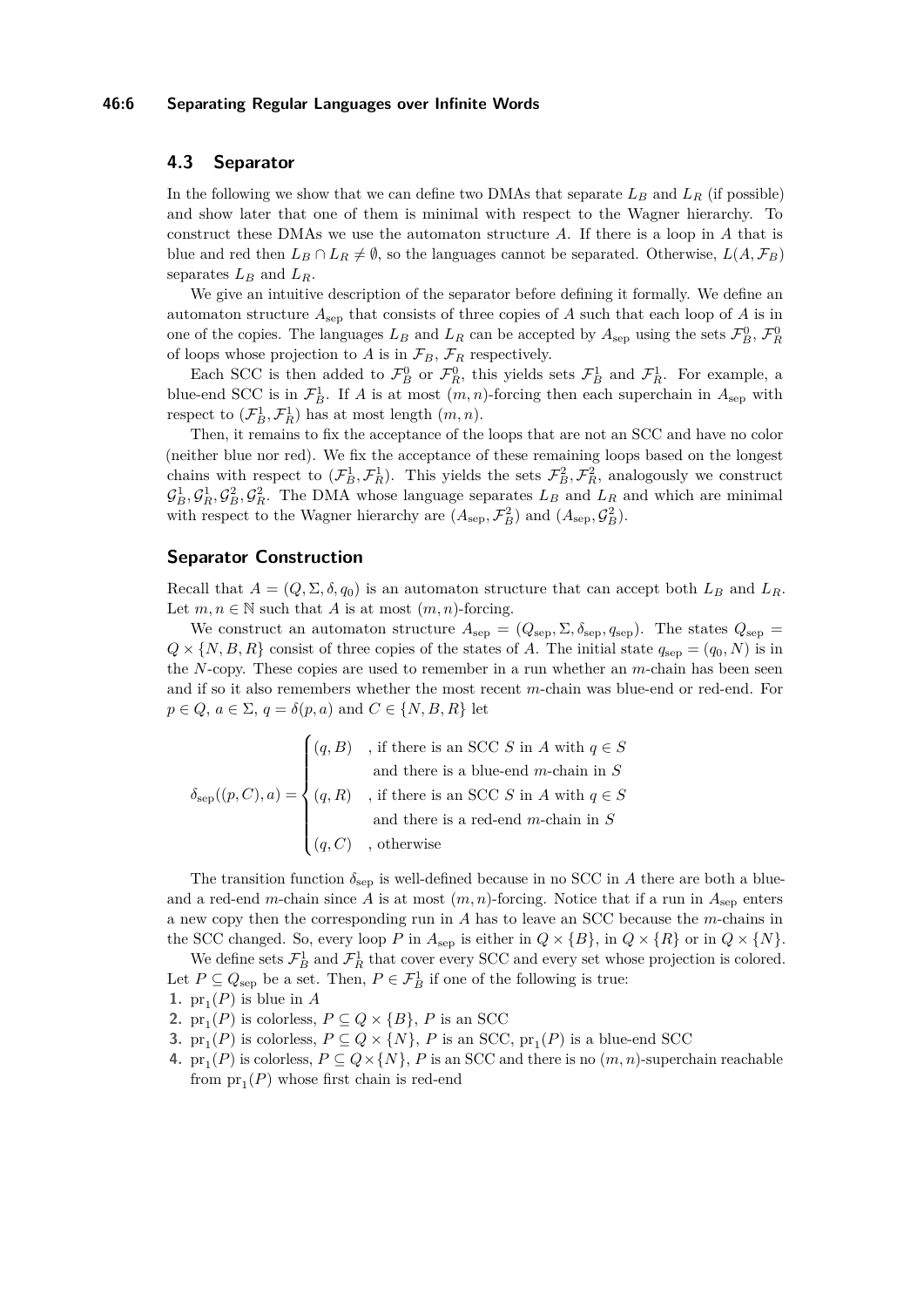Similarly,  $P \in \mathcal{F}_R^1$  if one of the following is true:

- **1.**  $pr_1(P)$  is red in *A*
- **2.**  $pr_1(P)$  is colorless,  $P \subseteq Q \times \{R\}$ , *P* is an SCC
- **3.**  $pr_1(P)$  is colorless,  $P \subseteq Q \times \{N\}$ , *P* is an SCC, there is an  $(m, n)$ -superchain reachable from  $pr_1(P)$  whose first chain is red-end and  $pr_1(P)$  is not a blue-end SCC

 $\blacktriangleright$  **Lemma 2.** *The longest superchains in*  $A_{sep}$  *w.r.t.*  $(\mathcal{F}_{B}^{1}, \mathcal{F}_{R}^{1})$  *have at most length*  $(m, n)$ *.* 

The sets  $\mathcal{F}_{B}^{1}$  and  $\mathcal{F}_{R}^{1}$  are defined to minimize the chain length but there are other sets that also do this. We define two such sets  $\mathcal{G}_B^1$  and  $\mathcal{G}_R^1$  that only differ in the third and fourth condition from  $\mathcal{F}_{B}^1$  and  $\mathcal{F}_{R}^1$ . A loop P is in  $\mathcal{G}_{B}^1$  if one of the following is true

- **1.**  $pr_1(P)$  is blue in *A*
- **2.**  $pr_1(P)$  is colorless,  $P \subseteq Q \times \{B\}$ , *P* is an SCC
- **3.**  $pr_1(P)$  is colorless,  $P \subseteq Q \times \{N\}$ , *P* is an SCC, there is an  $(m, n)$ -superchain reachable from  $pr_1(P)$  whose first chain is blue-end and  $pr_1(P)$  is not a red-end SCC
- Similarly,  $P \in \mathcal{G}_R^1$  if one of the following is true
- **1.**  $pr_1(P)$  is red in *A*
- **2.**  $pr_1(P)$  is colorless,  $P \subseteq Q \times \{R\}$ , *P* is an SCC
- **3.**  $pr_1(P)$  is colorless,  $P \subseteq Q \times \{N\}$ , *P* is an SCC,  $pr_1(P)$  is a red-end SCC
- **4.**  $pr_1(P)$  is colorless,  $P \subseteq Q \times \{N\}$ , *P* is an SCC and there is no  $(m, n)$ -superchain reachable from  $pr_1(P)$  whose first chain is blue-end

**Example 12.** The longest superchains in  $A_{sep}$  w.r.t.  $(\mathcal{G}_B^1, \mathcal{G}_R^1)$  have at most length  $(m, n)$ .

To obtain a separator that is minimal with respect to the Wagner hierarchy it is not only important how long superchains are but also how they start.

▶ **Lemma 4.** *If there are no blue-start (red-start)* (*m, n*)*-superchains in A then there are no*  $\mathcal{F}_{B}^{1}$ *-start*)  $(\mathcal{F}_{R}^{1}$ *-start*)  $(m, n)$ *-superchains in*  $A_{sep}$  *with respect to*  $(\mathcal{F}_{B}^{1}, \mathcal{F}_{R}^{1})$  *or there are no*  $\mathcal{G}_B^1$ *-start*)  $(m, n)$ *-superchains in*  $A_{sep}$  *with respect to*  $(\mathcal{G}_B^1, \mathcal{G}_R^1)$ *.* 

We define the acceptance for every loop P that is not in  $\mathcal{F}_{B}^{1}$  or  $\mathcal{F}_{R}^{1}$  based on the longest chains with respect to  $(\mathcal{F}_{B}^{1}, \mathcal{F}_{R}^{1})$  that start with a strict superloop of *P*. Let *P* be a loop in  $A_{\text{sep}}$  such that there is an SCC *S* with  $P \subsetneq S$ . We define  $P^{\subsetneq} = \{P' \mid P \subsetneq P' \subseteq S\}$ . For *P* consider the chains with respect to  $(\mathcal{F}_{B}^1 \cap P^{\subsetneq}, \mathcal{F}_{R}^1 \cap P^{\subsetneq})$ . A loop  $P \subseteq Q_{\text{sep}}$  is in  $\mathcal{F}_{B}^2$  if  $P \in \mathcal{F}_B^1$  or if  $P \notin \mathcal{F}_R^1$  and the longest chains with respect to  $(\mathcal{F}_B^1 \cap P^{\subsetneq}, \mathcal{F}_R^1 \cap P^{\subsetneq})$  are all  $(\mathcal{F}_B^1 \cap P^{\subsetneq})$ -start. So, a set  $P \subseteq Q_{\text{sep}}$  is in its complement  $\mathcal{F}_R^2 = 2^Q \setminus \mathcal{F}_B^2$  if  $P \notin \mathcal{F}_B^1$  and  $P \in \mathcal{F}_R^1$  or if  $P \notin \mathcal{F}_B^1$  and the longest chains with respect to  $(\mathcal{F}_B^1 \cap P^{\subsetneq}, \mathcal{F}_R^1 \cap P^{\subsetneq})$  are all  $(\mathcal{F}_R^1 \cap P^{\subsetneq})$ -start. We define  $\mathcal{G}_B^2$  and  $\mathcal{G}_B^R$  analogously.

We show that  $\mathcal{F}_{B}^{2}$  is well-defined, the proof for  $\mathcal{G}_{B}^{2}$  is analogous. The longest chains with respect to  $(\mathcal{F}_B^1 \cap P^{\subsetneq}, \mathcal{F}_R^1 \cap P^{\subsetneq})$  are all  $(\mathcal{F}_B^1 \cap P^{\subsetneq})$ -end or all  $(\mathcal{F}_R^1 \cap P^{\subsetneq})$ -end because *S* is in  $\mathcal{F}_{B}^1 \cap P^{\subsetneq}$  or in  $\mathcal{F}_{R}^1 \cap P^{\subsetneq}$ . So, the longest chains are also all  $(\mathcal{F}_{B}^1 \cap P^{\subsetneq})$ -start or all  $(F_R^1 ∩ P^{\subsetneq})$ -start. Further, there is always a chain in  $P^{\subsetneq}$  because  $(S)$  is a chain.

**Example 1** Lemma 5. If there is a  $\mathcal{F}_B^2$ -start ( $\mathcal{F}_R^2$ -start) (k,  $\ell$ )-superchain in A with respect to  $(\mathcal{F}_B^2, \mathcal{F}_R^2)$ *then there is a*  $\mathcal{F}_{B}^{1}$ *-start* ( $\mathcal{F}_{R}^{1}$ *-start*) (*k, ℓ*)*-superchain in A with respect to* ( $\mathcal{F}_{B}^{1}, \mathcal{F}_{R}^{1}$ ).

The analogous statement holds for  $(G_B^1, G_R^1)$  and  $(G_B^2, G_R^2)$ . Finally, we can define the DMA  $(A_{\text{sep}}, \mathcal{F}_{B}^{2})$  and  $(A_{\text{sep}}, \mathcal{G}_{B}^{2})$  whose languages separate  $L_{B}$  and  $L_{R}$  if possible.

**Lemma 6.** If  $L_B \cap L_R = \emptyset$  then  $L(A_{sep}, \mathcal{F}_B^2)$ ,  $L(A_{sep}, \mathcal{G}_B^2)$  separate  $L_B$  and  $L_R$ .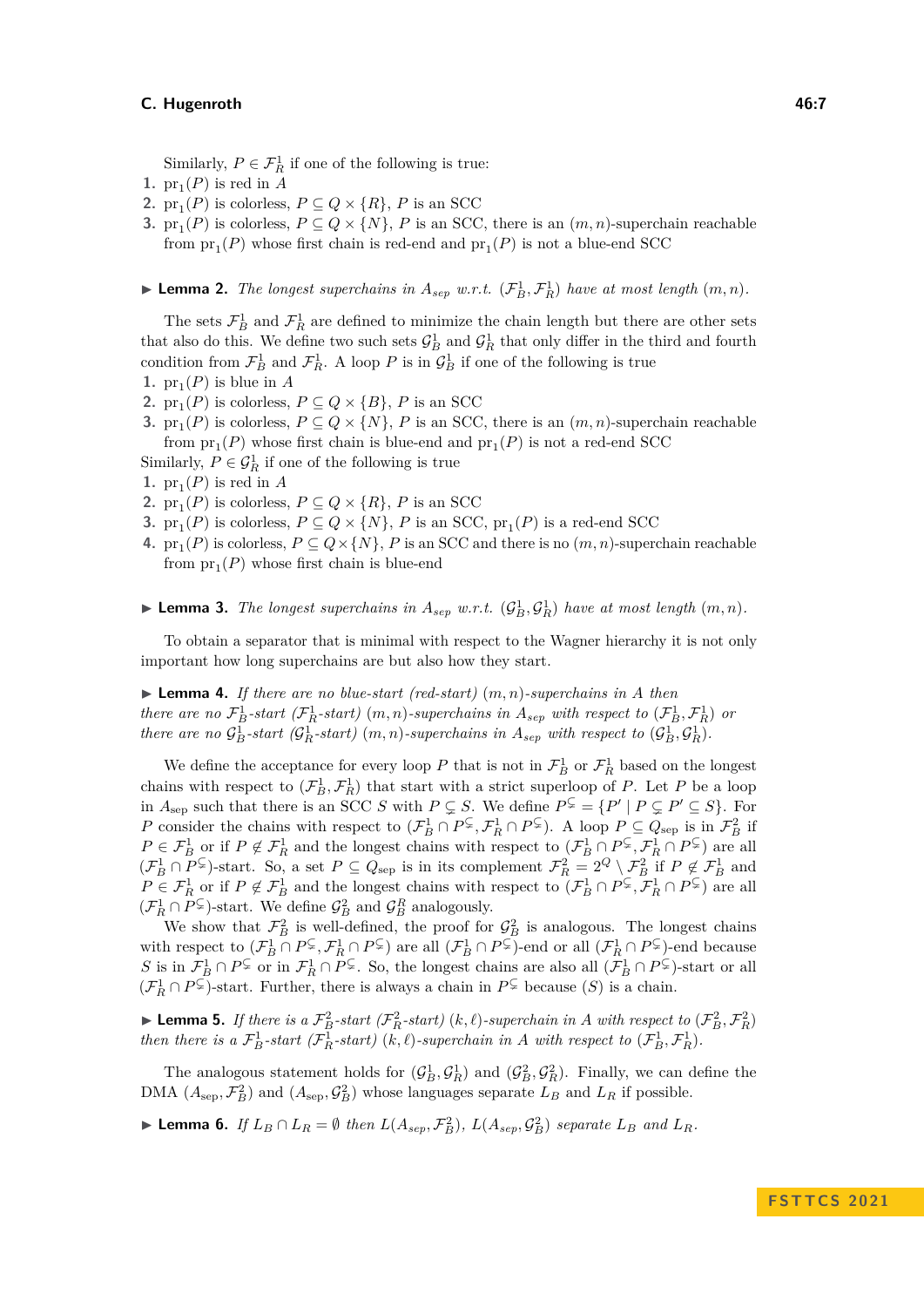#### **46:8 Separating Regular Languages over Infinite Words**

# <span id="page-7-0"></span>**4.4 Translating Chains**

We show that the separator constructed in the previous section is minimal with respect to the Wagner hierarchy. Let  $\mathcal{A}_B$ ,  $\mathcal{A}_R$ ,  $\mathcal{A}_{\text{sep}}$  be DMAs such that  $L(\mathcal{A}_{\text{sep}})$  separates  $L(\mathcal{A}_B)$  and  $L(A_R)$ . Further, let A be an automaton structure that can accept both  $L(A_R)$  and  $L(A_R)$ .

<span id="page-7-1"></span> $\blacktriangleright$  **Lemma 7.** If *A* has an  $(m, n)$ -forcing SCC then  $A_{sep}$  has an  $(m, n)$ -superchain.

To prove Lemma [7](#page-7-1) we consider the loops that appear in the chains and in the superchains of the (*m, n*)-forcing SCC. We find finite words that run repeatedly through these loops. These words have runs in any separating DMA  $A_{\rm sep}$ . These runs yield loops and ultimately superchains in  $A_{\rm sep}$ . An analysis of this proof yields the following result:

 $\blacktriangleright$  **Lemma 8.** If *A* has a blue-start (red-start)  $(m, n)$ -superchain then  $A_{sep}$  has a positive *(negative)* (*m, n*)*-superchain.*

Combining all previous results yields the main result of this paper.

▶ **Theorem 9.** Let  $m, n \in \mathbb{N}$  and  $L_B, L_R \subseteq \Sigma^\omega$ . Let A be an automaton structure that can *accept both L<sup>B</sup> and LR. The languages L<sup>B</sup> and L<sup>R</sup> are*

**1.**  $E_m^n$ -separable iff  $A$  is at most  $(m, n)$ -forcing,

**2.**  $D_m^n$ -separable iff  $A$  is at most  $(m, n)$ -forcing and every  $(m, n)$ -superchain in  $A$  is blue-start,

<span id="page-7-2"></span>**3.**  $C_m^n$ -separable iff  $A$  is at most  $(m, n)$ -forcing and every  $(m, n)$ -superchain in  $A$  is red-start.

► Corollary 10.  $L_B$ ,  $L_R$  are  $C_m^n$ - and  $D_m^n$ -separable iff there are no  $(m, n)$ -superchains in A.

# **5 Solving Separation**

We use Theorem [9](#page-7-2) to show how WAGNERSEPARATION and related questions can be resolved.

## **5.1 Computing a Separator**

We show that DMAs as defined in Section [4.3](#page-5-0) can be computed in exponential time. For this we use product automata. Let  $A_1$ ,  $A_2$  be two automaton structures with  $A_i = (Q_i, \Sigma, \delta_i, q_i)$ for  $i \in \{1,2\}$ . The *product automaton* of  $A_1$  and  $A_2$  is the automaton structure  $A_1 \times A_2 =$  $(Q_1 \times Q_2, \Sigma, \delta, (q_1, q_2))$ , where  $\delta$  applies the transition functions component wise, i.e. for  $(p_1, p_2) \in Q_1 \times Q_2$  and  $a \in \Sigma$  we have  $\delta((p_1, p_2), a) = (\delta_1(p_1, a), \delta_2(p_2, a))$ . The product automaton of two DMAs is defined as the product automaton of their automaton structures.

 $\blacktriangleright$  **Theorem 11.** Let  $\mathcal{A}_1$ ,  $\mathcal{A}_2$  with  $\mathcal{A}_i = (Q_i, \Sigma, \delta_i, q_i, \mathcal{F}_i)$  be two DMA. A separating DMA *that is minimal with respect to the Wagner hierarchy can be constructed in exponential time.*

The product automaton structure  $A_1 \times A_2$  can be computed in polynomial time and it can accept both  $L(\mathcal{A}_1)$  and  $L(\mathcal{A}_2)$ . The set of states of the automaton structure  $A_{\text{sep}}$ consists of three copies of  $Q_1 \times Q_2$  which clearly can be computed in polynomial time. The transition function  $\delta_{\text{sep}}$  and the acceptance conditions  $\mathcal{F}_{B}^2$ ,  $\mathcal{G}_{B}^2$  are defined based on the chain structure in the product automaton with respect to blue and red loops.

The chain structure with respect to the red and blue loops can be computed as follows. Iterate over all subsets of  $Q_1 \times Q_2$  and color a subset blue if its projection to the first component is in  $\mathcal{F}_1$ . Color a subset red if its projection to the second component is in  $\mathcal{F}_2$ .

Next, construct a graph that has the colored loops as nodes. Introduce an edge between two loops if they have different colors and the first loop is a subset of the second. Then the paths of maximal length in this graph correspond to chains of maximal lengths. To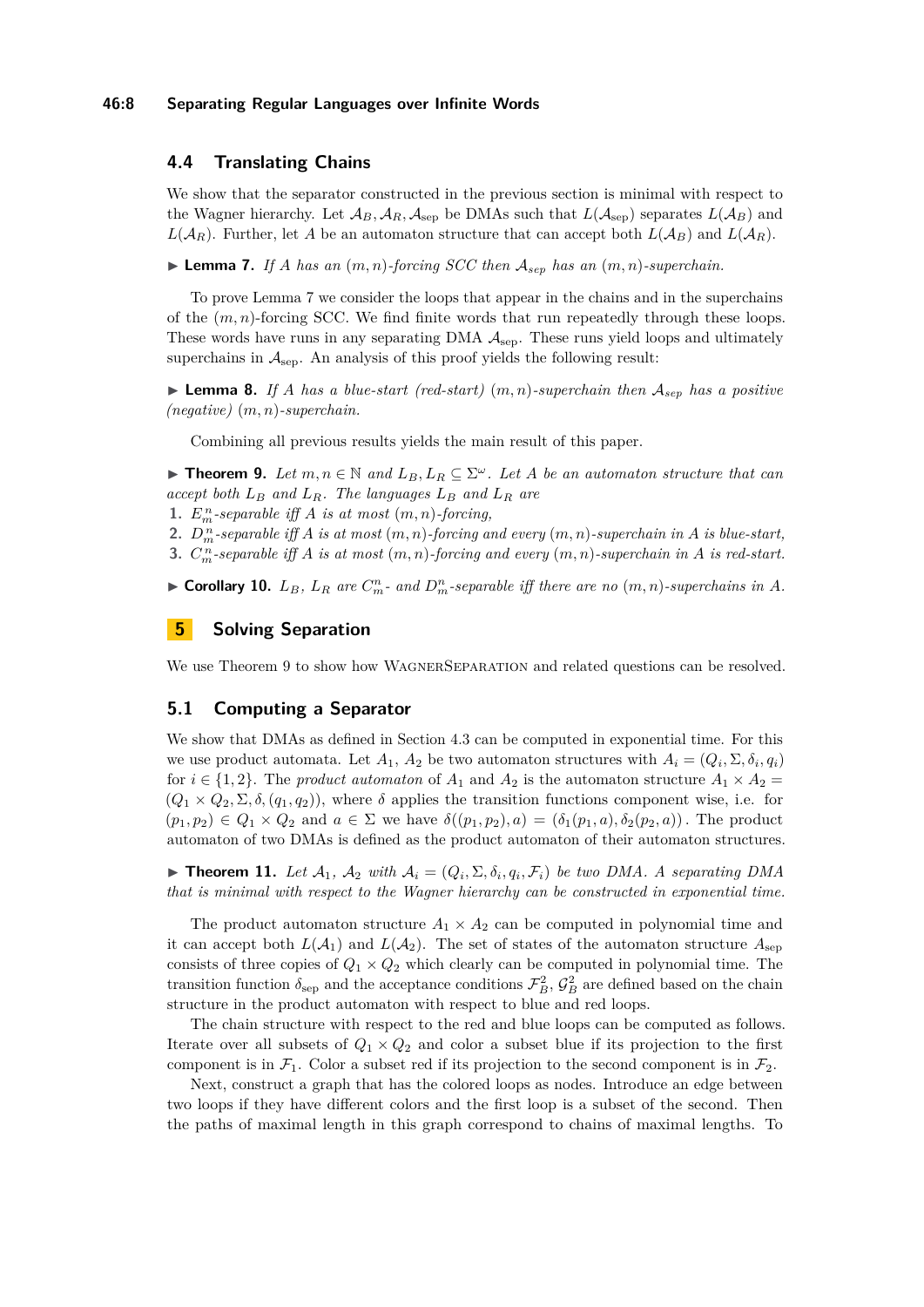compute the superchains of maximal length a new graph can be constructed with chains of maximal length as nodes. Further, there is an edge between two chains if the second chain is reachable from the first chain and they start with different colors. The superchains of maximal length then correspond to paths of maximal length in this graph. The constructed graphs are acyclic.

These graphs are of exponential size in  $|\mathcal{A}_1| + |\mathcal{A}_2|$  or smaller. Using for example Dijkstra's algorithm, the paths of maximal length in an acyclic graph can be computed in polynomial time. Thus, the chain structure of *A* and therefore  $(A_{\text{sep}}, \mathcal{F}_{B}^{2}), (A_{\text{sep}}, \mathcal{G}_{B}^{2})$  can be computed in exponential time.

# **5.2 Exponential blowup of Separators**

We show that in some cases the size of every separator that is minimal with respect to the Wagner hierarchy is exponentially larger than the size of the input DMAs. So, if one wants to compute a complete separator (not just deciding the value of a certain bit) then exponential time is the best complexity one can hope for.

▶ **Theorem 12.** For all  $1 \leq m \leq k \in \mathbb{N}$  there are DMAs  $\mathcal{A}_1, \mathcal{A}_2$  of size at most 2*k* such that *every DMA* A *with no*  $(m + 1)$ *-chain whose language separates*  $L(A_1)$  *and*  $L(A_2)$  *has size at least*  $2^{k-m} - k - 1$  *and there is such a DMA*.

**Proof.** Let  $\Sigma = \{1, \ldots, k\}$ . We define the DMA  $\mathcal{A}_1$ ,  $\mathcal{A}_2$  that have the same automaton structure *A*. Let  $A = (Q, \Sigma, \delta, 1)$  with  $Q = \{1, \ldots, k\} \cup \{\bot\}$  and  $\delta$  as follows: For a state  $i \in Q$  and  $j \in \Sigma$  let  $\delta(i, j) = j$  if  $i \neq j$  and  $\delta(i, j) = \bot$  if  $i = j$ . Further,  $\delta(\bot, j) = \bot$  for all  $j \in \Sigma$ , so  $\bot$  is a sink state.

The DMA  $A_1 = (Q, \Sigma, \delta, 1, \mathcal{F}_1), A_2 = (Q, \Sigma, \delta, 1, \mathcal{F}_2)$  differ in their acceptance conditions. The set  $\{1, \ldots, k-m+1\}$  is in  $\mathcal{F}_1$ . If  $\{1, \ldots, i\}$  is in  $\mathcal{F}_1$  then  $\{1, \ldots, i+1\}$  is in  $\mathcal{F}_2$  for *i* < *m*. Similarly, if  $\{1, \ldots, i\}$  ∈  $\mathcal{F}_2$  then  $\{1, \ldots, i+1\}$  ∈  $\mathcal{F}_1$  for *i* < *m*. Further,  $\{\perp\}$  ∈  $\mathcal{F}_1$ and no other sets are in  $\mathcal{F}_1$ ,  $\mathcal{F}_2$ .

Clearly, the automaton structure *A* can recognize both  $L(A_1)$  and  $L(A_2)$ . Further, the longest chain in *A* with respect to  $(\mathcal{F}_1, \mathcal{F}_2)$  is the  $\mathcal{F}_1$ -first *m*-chain  $c = (P_1, \ldots, P_m)$  with  $P_i = \{1, \ldots, k - m + i\}$ . Let  $\mathcal{F} = \mathcal{F}_1 \cup 2^{\{1, \ldots, k - m\}}$  and consider  $\mathcal{A} = (Q, \Sigma, \delta, 1, \mathcal{F})$ . Then  $L(\mathcal{A})$  separates  $L(\mathcal{A}_1)$ ,  $L(\mathcal{A}_2)$  and  $\mathcal{A}$  has no  $(m+1)$ -chain.

Let  $\mathcal{A}_{sep} = (Q_{sep}, \Sigma, \delta_{sep}, q_{sep}, \mathcal{F}_{sep})$  be a DMA with no  $(m + 1)$ -chain that separates  $L(\mathcal{A}_1)$  and  $L(\mathcal{A}_2)$  and let  $r = |Q_{\text{sep}}|$ . To prove  $|\mathcal{A}_{\text{sep}}| \geq 2^{k-m} - m - 1$ , we define an injective function  $f: (2^{\{1,\ldots,k-m\}} \setminus \{\emptyset, \{1\}, \ldots, \{k\}\}) \to \mathcal{F}_{\text{sep}}$ .

## **Definition of the function**

For a set  $P = \{p_1, \ldots, p_{|P|}\} \subseteq \{1, \ldots, k-m\}$  with  $|P| > 1$  we define the word  $w_P =$  $p_1 \ldots p_{|P|}$  where  $p_1 < p_2 < \cdots < p_{|P|}$ . Let *P* be a non-empty subset of  $\{1, \ldots, k-m\}$  and  $P_i = \{1, \ldots, k - m + i\}$  with  $1 \leq i \leq m$  and consider the words

$$
w_0 = w_P^r
$$
,  
\n $w_i = (w_{i-1}w_{P_i})^r$ , for  $1 \le i \le m$ .

Consider the finite run  $\rho$  of  $\mathcal{A}_{\text{sep}}$  on  $w_m$ . For  $1 \leq i \leq m$  consider the state in which  $\mathcal{A}_{\text{sep}}$  is before reading  $w_i = (w_{i-1}w_{P_i})^r$  and the states after each  $w_{i-1}w_{P_i}$ . These are  $r+1 = |Q_{\text{sep}}|+1$ many, so one state must occur twice. So, for  $1 \leq i \leq m$  there are positions  $0 \leq d_i < e_i \leq |w_m|$ in the word  $w_m$  and a number of repetitions  $r_i \in \mathbb{N}$  with  $\rho(d_i) \xrightarrow{(w_{i-1}w_{P_i})^{r_i}} \rho(e_i)$ . Because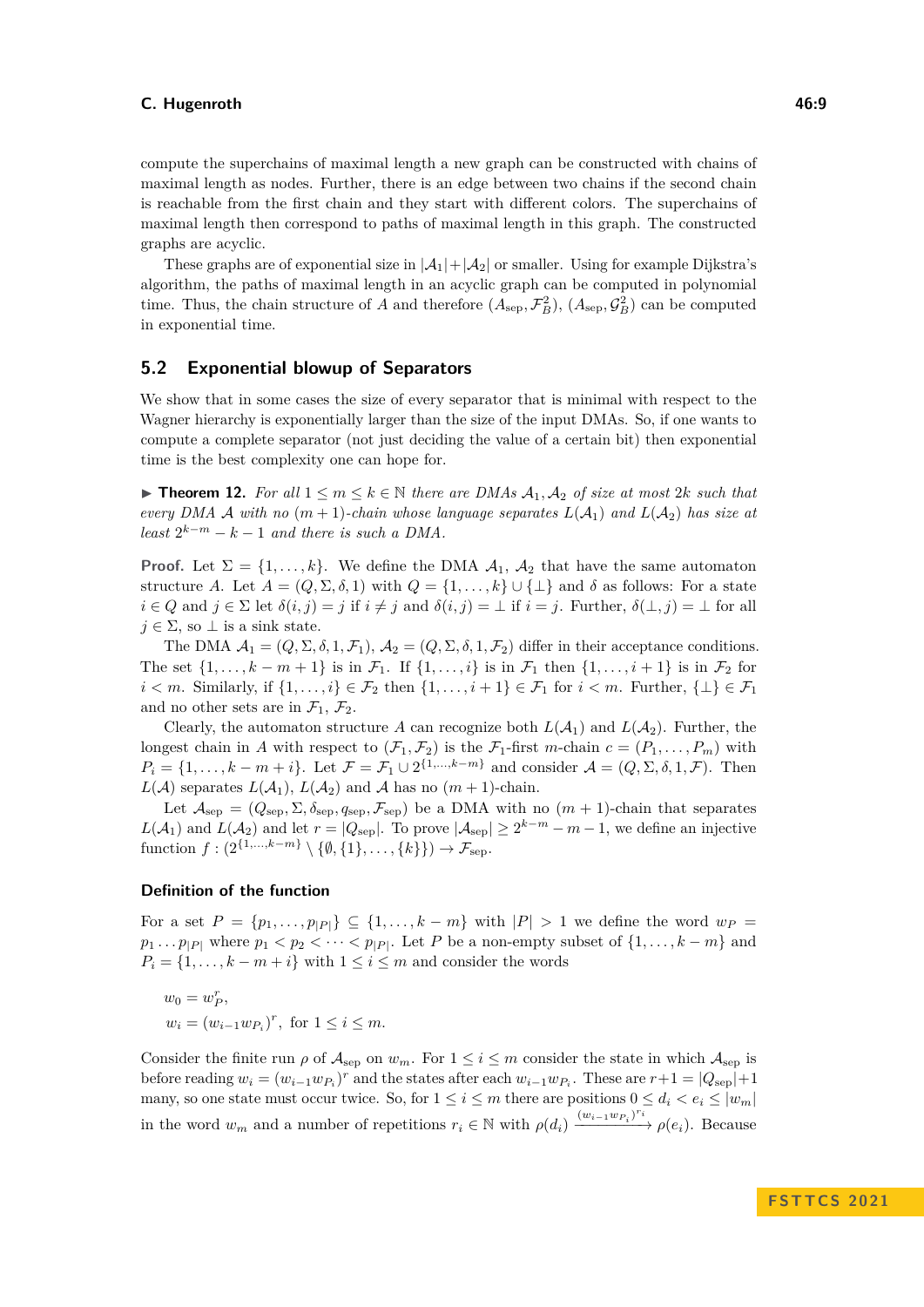*w*<sub>*i*−1</sub> is a proper infix of *w<sub>i</sub>* there is a sequence of indices  $d_{m+1} \leq \cdots \leq d_1 < e_1 \leq \cdots \leq e_{m+1}$ with  $\rho(d_i) \xrightarrow{(w_{i-1}w_{P_i})^{r_i}} \rho(e_i)$  for  $0 \leq i \leq m$ . Consider  $Q_i = {\rho(j) | d_i \leq j \leq e_i}$  for  $1 \leq i \leq m$ .

Similarly, we get  $d_0, e_0, r_0$  with  $\rho(d_0) \xrightarrow{(w_P)^{r_0}} \rho(e_0)$  and  $d_1 \leq d_0 < e_0 \leq e_1$ . We set  $f(P) = Q_0 = \{ \rho(j) \mid d_0 \leq j \leq e_0 \}.$ 

## **Image of the function**

We show that  $(Q_1, \ldots, Q_m)$  is an  $(2^Q \setminus \mathcal{F}_{\text{sep}})$ -start *m*-chain in  $\mathcal{A}_{\text{sep}}$ . Notice that each  $Q_i$  is a loop and that  $Q_0 \subseteq Q_1 \subseteq \cdots \subseteq Q_m$ . Further, notice that  $P_i \in \mathcal{F}_1$  if *i* is even and  $P_i \in \mathcal{F}_2$  if *i* is odd for  $1 \leq i \leq m$ . So,  $w_m(w_i)^\omega \in L(\mathcal{A}_1)$  if *i* is even and  $w_m(w_i)^\omega \in L(\mathcal{A}_2)$  if *i* is odd for  $1 \leq i \leq m$ . Because  $L(A_{\text{sep}})$  separates  $L(A_1)$  and  $L(A_2)$  we have  $w_m(w_i)^\omega \in L(A_{\text{sep}})$  iff *i* is odd. Let  $\rho_i$  be the run of  $\mathcal{A}_{\text{sep}}$  on  $w_m(w_i)^\omega$ . Then,  $\text{Inf}(\rho_i) = Q_i$  and therefore  $Q_i \in \mathcal{F}_{\text{sep}}$ iff *i* is odd.

Now assume that  $f(P) = Q_0 \notin \mathcal{F}_{\text{sep}}$  for some  $P \subseteq \{1, \ldots, k-m\}$ . Then  $c = (Q_0, \ldots, Q_m)$ is an  $(m + 1)$ -chain in  $\mathcal{A}_{\text{sep}}$  which contradicts the assumption. Thus,  $f(P) \in \mathcal{F}_{\text{sep}}$ .

#### **The function is injective**

Assume that there are  $P, P' \subseteq \{1, \ldots, k-m\}$  such that  $|P|, |P'| > 1, P \neq P'$  and  $f(P) =$ *f*(*P*<sup>'</sup>). There are states  $p \in f(P), p' \in f(P')$  and  $r_0, r'_0 \in \mathbb{N}$  such that  $p \frac{w_P^{r_0}}{f(P)} p$  and

 $p' \xrightarrow[ f(P) ]{w_{P'}^{r'_0}} p'$ . We have  $P \neq P'$ , so  $w_P \neq w_{P'}$ . Without loss of generality there is a letter *a* in  $w_P$  that does not occur in  $w_{P'}$ . This letter is mapped to some state *q* in  $f(P)$  and some letter *b* of  $w_{P'}$  is mapped to this state as well because  $f(P) = f(P')$ . Thus, there are  $x, x' \in \Sigma^*$ ,  $a, b \in \Sigma$ ,  $a \neq b$  and a state  $q \in f(P)$  such that  $q_{\rm sep} \xrightarrow{x a} q$  and  $q_{\rm sep} \xrightarrow{x' b} q$ .

So, the words *xa* and *x'b* are mapped to the same state. But *xaa* $\alpha \notin L(\mathcal{A}_{sep})$  for all  $\alpha \in \Sigma^{\omega}$  while there are  $\alpha \in \Sigma^{\omega}$  with  $xba\alpha \in L(\mathcal{A}_{\text{sep}})$ . These words cannot be distinguished by  $A_{\rm sep}$ , contradiction.

Thus, *f* is an injective mapping from  $2^{\{1,\ldots,k-m\}} \setminus \{\emptyset,\{1\},\ldots,\{k\}\}\)$  to  $\mathcal{F}_{\text{sep}}$  and therefore  $2^{k-m} - k - 1 \le |Q_{\rm sep}| + |\mathcal{F}_{\rm sep}| = |\mathcal{A}_{\rm sep}|.$  ◀

The proof idea is based on a construction in [\[10\]](#page-12-9). The construction can be extended to show a lower bound for a symmetric separation concept, that is  $L_2 \subseteq L$  and  $L \cap L_1 = \emptyset$  is also allowed, by adding a copy of  $A$  where  $\mathcal{F}_1$  and  $\mathcal{F}_2$  are swapped.

## <span id="page-9-1"></span>**5.3 Deciding Separability**

Let  $\mathcal{A}_1, \mathcal{A}_2$  be two DMAs with  $\mathcal{A}_i = (Q_i, \Sigma, \delta_i, q_i, \mathcal{F}_i)$  and consider their product automaton structure  $A_1 \times A_2$ . Further, let  $\mathcal{F}_B = \{P \subseteq Q_1 \times Q_2 \mid \text{pr}_1(P) \in \mathcal{F}_1\}$  and  $\mathcal{F}_R = \{P \subseteq$  $Q_1 \times Q_2 \mid \text{pr}_2(P) \in \mathcal{F}_2$ . According to Theorem [9](#page-7-2) it suffices to determine the loop structure of  $A_1 \times A_2$  with respect to  $(\mathcal{F}_B, \mathcal{F}_R)$  to decide Wagner-separability.

However, there might be exponentially many loops in  $\mathcal{F}_B$  or in  $\mathcal{F}_R$ . We show that it suffices to consider only certain maximal loops whose number is polynomial in  $|\mathcal{A}_1| + |\mathcal{A}_2|$ . A similar idea has already been used in [\[3\]](#page-12-10).

<span id="page-9-0"></span>The set  $\mathcal{M} \subseteq 2^{Q_1 \times Q_2}$  *contains a set*  $P \subseteq Q_1 \times Q_2$  if there are  $P_1 \in \mathcal{F}_1$ ,  $P_2 \in \mathcal{F}_2$  such that *P* is a maximal loop in  $P_1 \times P_2$  with respect to set-inclusion. There are at most polynomially many sets of the form  $P_1 \times P_2$  and each such set contains at most polynomially many maximal loops because the union of two loops is again a loop. Further, the set  $\mathcal{M}_B$  contains a loop  $P$ if  $P \in \mathcal{M}$  and  $\text{pr}_1(P) \in \mathcal{F}_1$ . Similarly,  $\mathcal{M}_R$  contains a loop  $P$  if  $P \in \mathcal{M}$  and  $\text{pr}_2(P) \in \mathcal{F}_2$ .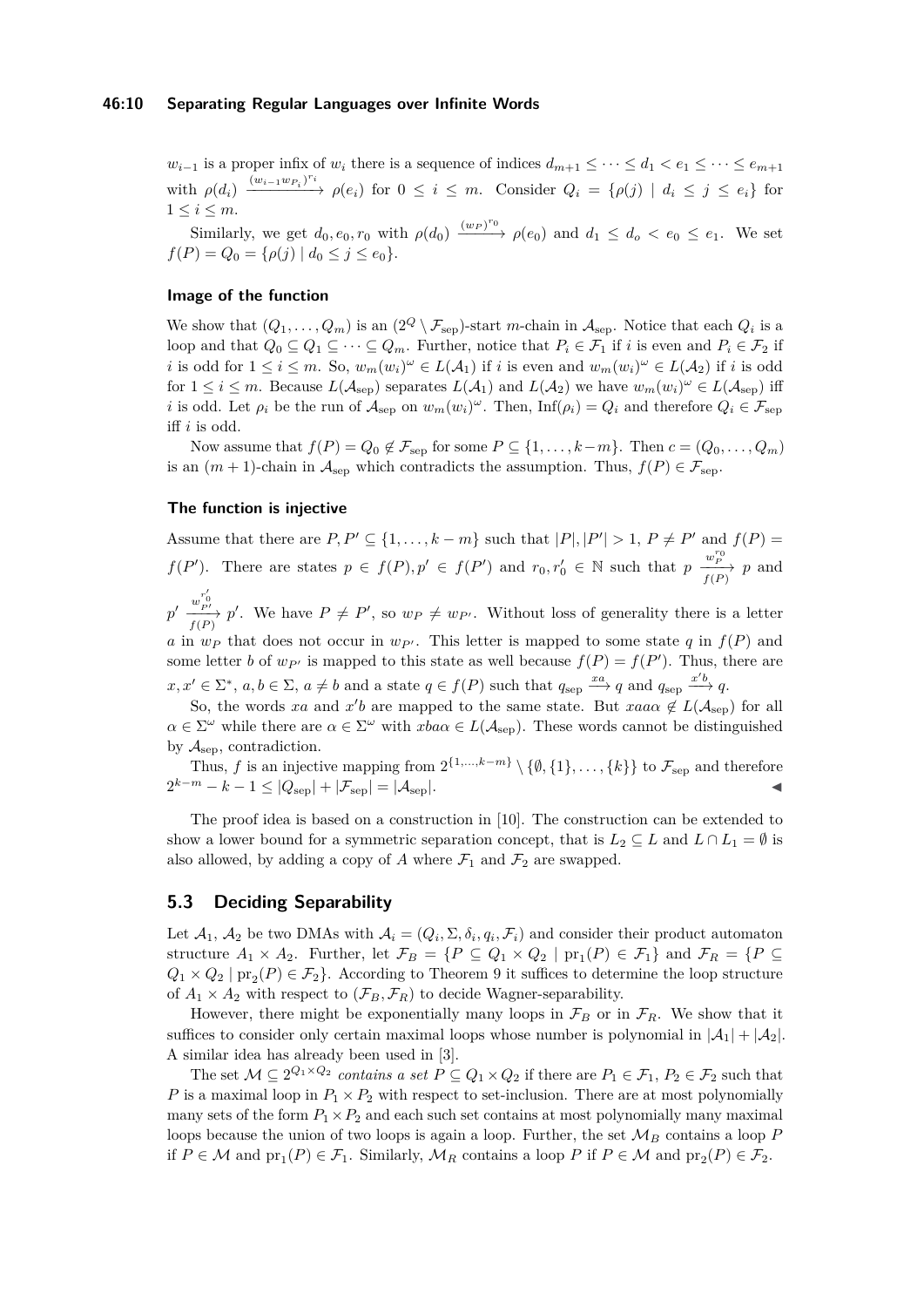▶ **Lemma 13.** *Let S be an SCC of*  $A_1 \times A_2$  *and*  $m \in \mathbb{N}$ *,*  $m \ge 1$ *. There is an*  $\mathcal{F}_B$ *-start (* $\mathcal{F}_R$ *-start) m-chain in S with respect to* ( $\mathcal{F}_B$ ,  $\mathcal{F}_R$ ) *iff there is an*  $M_B$ *-start* ( $M_B$ *-start*) ( $m-1$ )*-chain in S* with respect to ( $M_B$ ,  $M_B$ ).

**Proof.** "⇒" Let  $c = (P_1, \ldots, P_m)$  be an  $\mathcal{F}_B$ -start *m*-chain with respect to  $(\mathcal{F}_B, \mathcal{F}_R)$ . For  $1 \leq i < m$  and  $b = i$  mod 2 the set  $\text{pr}_{2-b}(P_i) \times \text{pr}_{1+b}(P_{i+1})$  contains a maximal loop  $P'_i$ with  $\text{pr}_{2-b}(P_i') = \text{pr}_{2-b}(P_i)$  because  $P_i \subseteq \text{pr}_{2-b}(P_i) \times \text{pr}_{1+b}(P_{i+1})$  can be extended to such a maximal loop. Because  $P_i \subseteq P_{i+1}$  we have  $P'_i \subseteq P'_{i+1}$  for  $1 \leq i < m$ . So,  $c' = (P'_1, \ldots, P'_{m-1})$ is an  $(m-1)$ -chain with respect to  $(\mathcal{M}_B, \mathcal{M}_R)$ . Further,  $P_1 \in \mathcal{F}_B$  iff  $P'_1 \in \mathcal{M}_B$ , so *c'* is  $M_B$ -start.

" $\Leftarrow$ " Let  $c = (P_1, \ldots, P_{m-1})$  be an  $\mathcal{M}_B$ -start  $(m-1)$ -chain with respect to  $(\mathcal{M}_B, \mathcal{M}_R)$ . Every chain with respect to  $(\mathcal{M}_B, \mathcal{M}_R)$  is a chain with respect to  $(\mathcal{F}_B, \mathcal{F}_R)$  because  $\mathcal{M}_B \subseteq \mathcal{F}_B$ and  $\mathcal{M}_R \subseteq \mathcal{F}_R$ . So, *c* is an  $(m-1)$ -chain with respect to  $(\mathcal{F}_B, \mathcal{F}_R)$ . Further, *c* is  $\mathcal{F}_B$ -start.

Consider the case  $P_{m-1} \in M_B$ . By the definition of M there are  $R_1 \in \mathcal{F}_1, R_2 \in \mathcal{F}_2$  such that  $P_{m-1} \subseteq R_1 \times R_2$ . So, there is a loop  $P_m$  with  $P_{m-1} \subseteq P_m \subseteq Q_1 \times R_2$  and  $\text{pr}_2(P_m) = R_2$ . Thus,  $P_m \in \mathcal{M}_R$  and  $(P_1, \ldots, P_{m-1}, P_m)$  is an  $\mathcal{F}_B$ -start *m*-chain with respect to  $(\mathcal{F}_B, \mathcal{F}_R)$ .

The case that  $c$  is  $\mathcal{M}_R$ -start follows analogously.

#### <span id="page-10-0"></span>▶ **Theorem 14.** *The problem WAGNERSEPARATION can be decided in polynomial time.*

**Proof.** According to Lemma [13,](#page-9-0) it suffices to determine the superchains with respect to  $(\mathcal{M}_B, \mathcal{M}_R)$ . This can be done in polynomial time as mentioned in Section [5.3.](#page-9-1)

The intersection of two DMAs can cause an exponential blowup [\[2\]](#page-12-11). In contrast to this, Lemma [14](#page-10-0) implies that the disjointness (emptiness of the intersection) of two DMAs can be checked in polynomial time.

 $\triangleright$  **Corollary 15.** *Given two DMAs*  $A_1$ *,*  $A_2$ *, it can be decided in polynomial time whether*  $L(\mathcal{A}_1) \cap L(\mathcal{A}_2)$  *is empty.* 

**Proof.**  $L(A_1) \cap L(A_2) \neq \emptyset$  iff there are arbitrarily long chains in  $A_1 \times A_2$  with respect to  $(\mathcal{F}_B, \mathcal{F}_R)$  iff  $L(\mathcal{A}_1)$ ,  $L(\mathcal{A}_2)$  are not  $E_m^1$ -separable for  $m = |Q_1| \cdot |Q_2| + 1$ . The proof of these equivalences mirrors the proof of Remark [1.](#page-3-0)

## **5.4 Wagner Separation for Parity Automata**

In this section we consider the Wagner separation problem with deterministic parity automata as input. A *deterministic parity automaton* (DPA) is a tuple  $\mathcal{A} = (Q, \Sigma, \delta, q_0, \Omega)$  where  $A = (Q, \Sigma, \delta, q_0)$  is an automaton structure and  $\Omega: Q \to \mathbb{N}$  is the priority function of A. An infinite word  $\alpha \in \Sigma^{\omega}$  is *accepted* by A if the maximal priority seen infinitely often by the run  $\rho$  of *A* in  $\alpha$  is even. That is, max( $\{\Omega(q) | q \in \text{Inf}(\rho)\}\)$  is even. For a set  $P \subseteq Q$  let  $\Omega(P) = {\Omega(p) \mid p \in P}$ . Since every DPA can be transformed into an equivalent DPA with  $\Omega(Q) = \{0, \ldots, |Q|\}$  we define the size of a DPA  $\mathcal{A} = (Q, \Sigma, \delta, q_0, \Omega)$  as |Q|.

An  $\omega$ -language L is regular iff there is a DPA  $\mathcal A$  with  $L(\mathcal A) = L$ , so DMAs and DPAs define the same class of languages. However, there are languages for which every DMA is exponentially larger than the smallest DPA for the language and there are languages for which every DPA is exponentially larger than the smallest DMA for the language [\[1\]](#page-12-8). So, it makes a difference with respect to computational complexity whether a language is given as a DMA or as a DPA.

WagnerSeparationParity

Given: Two DPAs  $A_1, A_2, X \in \{C, D, E\}$  and  $m, n \in \mathbb{N}$ .

Decide: Are  $L(\mathcal{A}_1)$  and  $L(\mathcal{A}_2)$   $X_m^n$ -separable?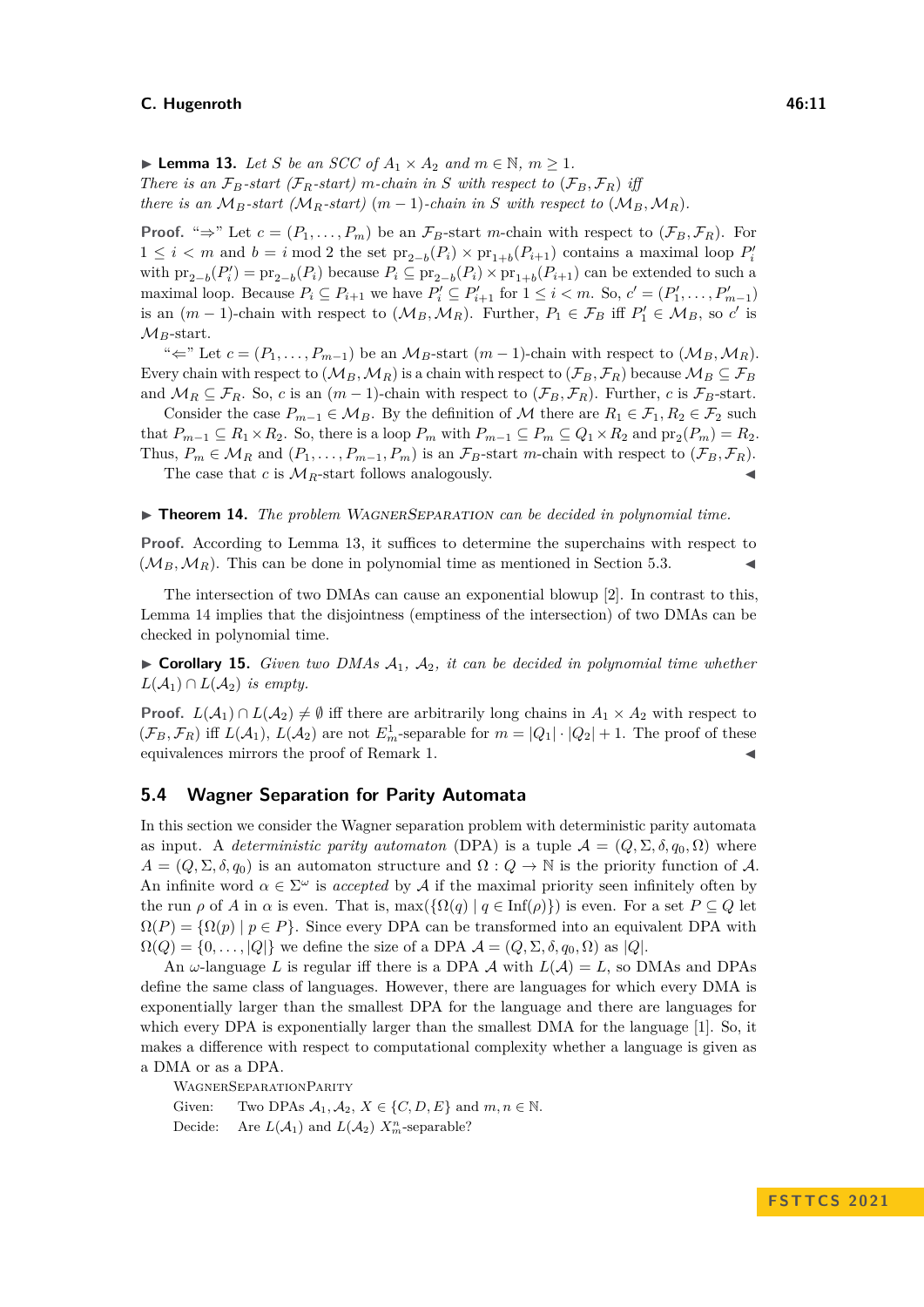#### **46:12 Separating Regular Languages over Infinite Words**

As in the previous section, we use maximal chains to show that this problem can be solved in polynomial time. This implies that disjointness of two languages given as DPA can be decided in polynomial time, too.

#### ▶ **Theorem 16.** WAGNERSEPARATIONPARITY *can be decided in polynomial time.*

**Proof.** Let  $A_1, A_2$  be two DPAs,  $A_i = (Q_i, \Sigma, \delta_i, q_i, \Omega_i)$  and  $A_i$  the corresponding automaton structure for  $i \in \{1, 2\}$ . Consider their product automaton and the acceptance conditions  $\mathcal{F}_B = \{P \subseteq Q_1 \times Q_2 \mid \max(\Omega_1(\text{pr}_1(P))) \text{ is even and } P \text{ is a loop}\}$  and  $\mathcal{F}_R = \{P \subseteq Q_1 \times Q_2 \mid \text{pr}_1(P) \text{ is even and } P \text{ is a loop}\}$  $\max \Omega_2(\text{pr}_2(P))$  is even and *P* is a loop}. As shown in Section [5.3](#page-9-1) the chain structure with respect to  $(\mathcal{F}_B, \mathcal{F}_R)$  suffices to decide separability. However,  $\mathcal{F}_1$  and  $\mathcal{F}_2$  might be of exponential size.

For  $q, q' \in Q_1 \times Q_2$ ,  $k_1, k_2 \in \mathbb{N}$  we denote with  $q \xrightarrow{\leq (k_1, k_2)} q'$  that there is a word  $w \in \Sigma^*$ and a run  $\rho$  of  $A_1 \times A_2$  on *w* from *q* to *q'* such that for all  $0 \le j \le |\rho|$  we have  $pr_1(\rho(j)) \le k_1$ and  $\text{pr}_2(\rho(j)) \leq k_2$ . For  $q \in Q_1 \times Q_2$ ,  $k_1, k_2 \in \Omega(Q)$  consider the set  $P_q^{k_1, k_2} = \{q' \mid q \xrightarrow{\leq (k_1, k_2)}$  $q' \xrightarrow[\leq (k_1, k_2)]{} q$ . Consider  $\mathcal{M}_B = \{P_q^{k_1, k_2} \neq \emptyset \mid q \in Q_1 \times Q_2, k_1, k_2 \in \Omega(Q) \text{ and } k_1 \text{ is even}\}$ and  $\mathcal{M}_R = \{P_q^{k_1,k_2} \neq \emptyset \mid q \in Q_1 \times Q_2, k_1, k_2 \in \Omega(Q) \text{ and } k_2 \text{ is even}\}.$  These sets can be computed in polynomial time.

Let *S* be an SCC of  $A_1 \times A_2$ . We show that there is an *m*-chain *c* in *S* with respect to  $(\mathcal{M}_B, \mathcal{M}_R)$  iff there is an *m*-chain *c*' in *S* with respect to  $(\mathcal{F}_B, \mathcal{F}_R)$ . Further, we show that *c* is  $\mathcal{M}_B$ -start iff  $c'$  is  $\mathcal{F}_B$ -start.

"⇒" We have  $M_B \subseteq \mathcal{F}_B$  and  $M_R \subseteq \mathcal{F}_R$ , so every *m*-chain with respect to  $(M_B, M_R)$ is an *m*-chain with respect to  $(\mathcal{F}_B, \mathcal{F}_R)$  and it is  $\mathcal{M}_B$ -start iff it is  $\mathcal{F}_B$ -start.

"
ightharpoonup  $c' = (P'_1, \ldots, P'_m)$  and *m*-chain in  $A_1 \times A_2$  with respect to  $(\mathcal{F}_B, \mathcal{F}_R)$ . Let  $p \in P'_1$ ,  $k_1^i = \max(\Omega_1(\text{pr}_1(P_i')))$  and  $k_2^i = \max(\Omega_2(\text{pr}_2(P_i')))$ . Then  $c = (P_p^{k_1^1, k_2^1}, \dots, P_p^{k_1^m, k_2^m})$  is an *m*-chain with respect to  $(\mathcal{M}_B, \mathcal{M}_R)$ . Further, *c* is  $\mathcal{M}_B$  start iff *c*' is  $\mathcal{F}_B$ -start and the chains are in the same SCC.

Thus, the chain structure with respect to  $(M_B, M_R)$  is the same as it is with respect to  $(\mathcal{F}_B, \mathcal{F}_B)$ . So, separability can be decided using  $(\mathcal{M}_B, \mathcal{M}_B)$  as done in Section [5.3.](#page-9-1)

# **6 Conclusion**

We have seen that separation of two languages given by two DMAs with respect to the Wagner hierarchy can be viewed as analyzing the loop structure in their product automaton. Using this result one can compute a separator in exponential time. We showed that there are languages of DMAs whose separator requires exponential size. So, if one wants to compute the complete separator then exponential time is optimal. However, we can decide separation with respect to the Wagner hierarchy in polynomial time using maximal loops. This implies that we can decide disjointness of two languages given as DMAs in polynomial time. A variation of the separation problem where the languages are given as DPAs can be solved in polynomial time as well.

A separating DMA can be large because it has to list all accepting loops explicitly. Meanwhile, we can decide separation efficiently because we can restrict ourselves to maximal loops. These maximal loops, in a sense, give a more succinct representation of the acceptance condition of a DMA.

In a follow-up paper we will investigate a new automaton model based on this succinct representation. We hope that this new model has better properties with respect to computational complexity than current automata models.